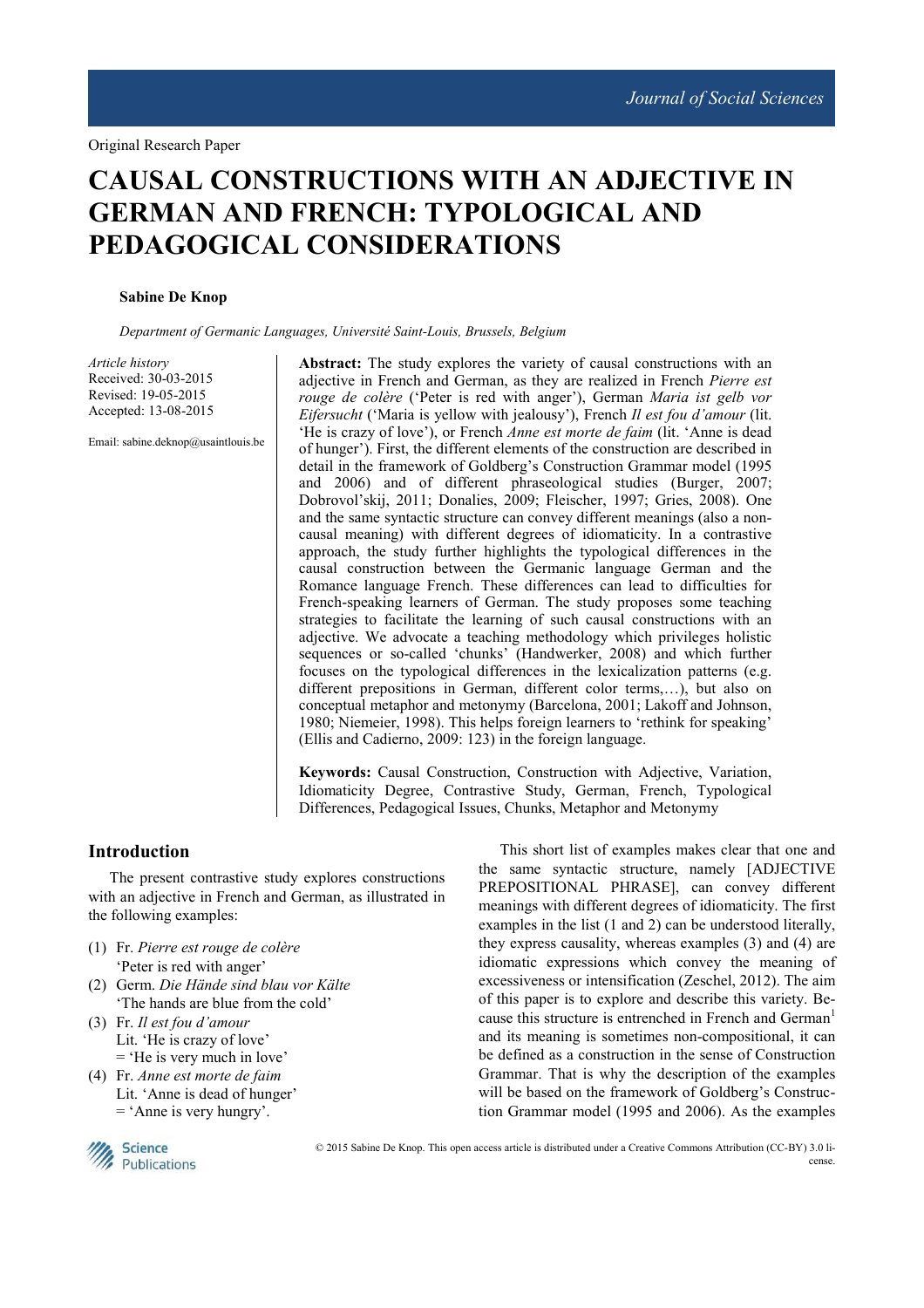under study have a phraseological meaning and different degrees of idiomaticity, we will also refer to phraseology studies (Burger, 2007; Dobrovol'skij, 2011; Donalies, 2009; Fleischer, 1997; Gries, 2008; Wulff, 2012) to explore the examples' specificities.

The variety of constructions is even larger if one takes a contrastive perspective and compares the realization of the same syntactic structure across languages. Depending on the language, different adjectives or prepositions will be selected in the same causal construction. For instance, for the same emotion of envy or jealousy, Germans use the color adjective *gelb* ('yellow'), whereas French speakers will select the color adjective *vert* ('green'). Therefore, the present study will also address typological issues related to the favorite lexicalization patterns (Talmy, 2000) in French vs. German and it will extend the analysis to alternative ways of expressing causality or excessiveness, for instance with compounds in German. E.g. the French example (4) *Anne est morte de faim* (lit. 'Anne is dead of hunger' = 'Anne is very hungry') does not have a one-to-one corresponding causal structure in German, but either a compound for the same expression of excessiveness, e.g. *Riesenhunger* (lit. 'giant hunger'), or a causal construction with a verb *Anne stirbt vor Hunger* (lit. 'Anne dies of hunger'). In order to investigate such typological differences between the Romance language French and the Germanic language German, some surveys were conducted with German and French-speaking natives which are presented in Section 3.

The semantic variation for one and the same construction which oscillates between literal and non-literal meaning, or between more or less idiomatic meaning and the selection of favorite lexicalization patterns constitute pedagogical challenges for French-speaking learners of German. There are several issues in the learning process due to the "typological distance" (Athanasopoulos, 2009: 93) between German and French. Not only do learners of German have to determine whether the syntactic structure expresses a literal or an idiomatic meaning, a more or less causal meaning, but they also have to recognize that German uses different structures to express the same meaning as in French.

In the last section of this article, we will provide some teaching strategies to facilitate the learning of the causal constructions with an adjective in all its facets. We will advocate a teaching methodology which privileges holistic sequences or so-called 'chunks' (Handwerker, 2008) and which further focuses on the typological differences in the lexicalization patterns (e.g. several prepositions in German, different color terms, divergent structures), but also on conceptual metaphor and metonymy (Barcelona, 2001; Lakoff and Johnson, 1980; Niemeier, 1998).

The paper is structured as follows: Starting with examples from the Sketchengine corpora (http://the.SketchEngine.co.uk)<sup>2</sup> and the core corpora of

the Digitales Wörterbuch der Deutschen Sprache (DWDS, http://www.dwds.de/), Section 2 will describe the syntactic and semantic variation of the structure under study, thereby defining the properties of the adjectives in the construction. This section will also deal with issues related to the phraseological status of the construction and further with the meaning the construction can convey. Section 3 will examine the typological differences between French and German. It will present two surveys conducted with French-speaking and German natives with the aim of defining the favorite lexicalization patterns for the expression of excessiveness in both languages. As the typological differences can be problematic for French-speaking learners of German, the pedagogical challenges related to these differences and the variation will be analyzed in more detail in Section 4. The following Section 5 will discuss some teaching strategies intended to facilitate the learning of the construction. Finally, Section 6 will summarize the findings and propose some perspectives.

#### **Syntactic and Semantic Variation**

The examples under study have the abstract syntactic structure [ADJECTIVE PREPOSITIONAL PHRASE], they are constructions in Goldberg's sense (1995 and 2006), i.e. form-meaning pairs which are entrenched both in German and French. They are often realized in a syntactic structure with a copula verb which is most of the time *être* in French or *sein* in German ('to be'). But other copula verbs are possible, as exemplified in the following example with French *devenir* 'to become':

(5) Fr. […] *des fois, j'en deviens vert de colère*. (SketchEngine,  $12930$ )<sup>3</sup> Lit. '[...] sometimes I become green with anger'.

As the above examples (1)-(4) illustrate, the adjective in this construction is often a color adjective, but other non-scalar adjectives can also be used, e.g. Fr. *fou*  'crazy', *mort* 'dead', *malade* 'ill', Germ. *blind* 'blind',

- (3) Fr. *Il est fou d'amour* Lit. 'He is crazy of love'
- (4) Fr. *Anne est morte de faim* Lit. 'Anne is dead of hunger' = 'Anne is very hungry'
- (6) Fr. *Elle était malade d'amour* Lit. 'She was ill/sick of love'
- (7) Germ. *Sie ist blind vor Liebe* Lit. 'She is blind of love'.

The adjective expresses the effect triggered by or resulting from the specific cause expressed by the following prepositional group. It is often an emotion, as illu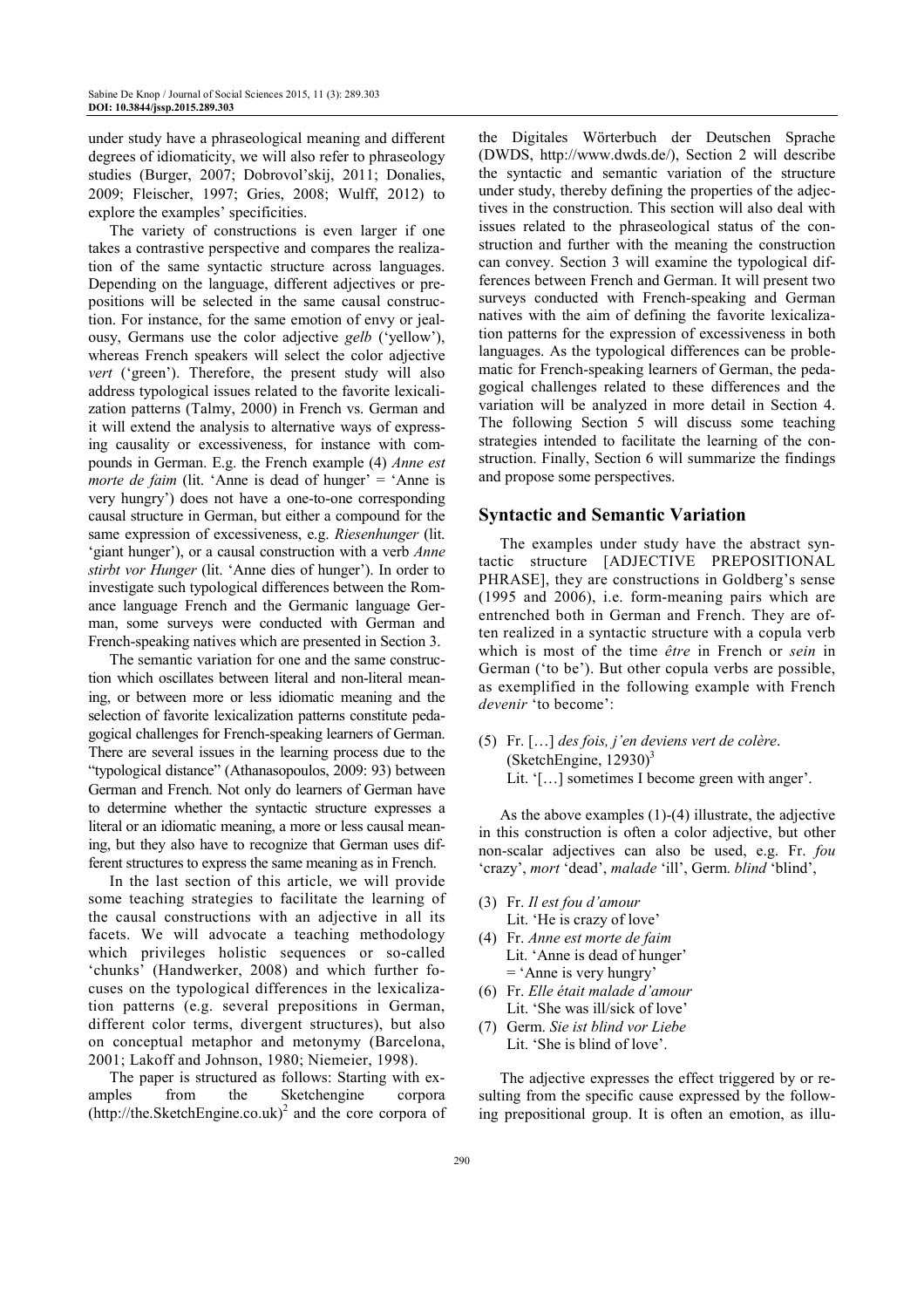strated in examples  $(1)-(3)$  or  $(6)$  and  $(7)$ , but it can also be a physical cause, either internal (see example (4)) or external like in:

- (2) Germ. *Die Hände sind blau vor Kälte* Lit. 'The hands are blue from [the] cold'
- (8) Fr. *Les enfants étaient bleus de froid* Lit. 'The children were blue from [the] cold'.

At the semantic level the construction can convey various meanings. In its primary use, it expresses a causal event with a cause (expressed by the prepositional group) and an effect (expressed by the adjective). Cause and effect are connected to each other in the same construction by a prepositional link (Khoo *et al*., 2002:  $55$ <sup>4</sup>. For instance, in example (2) or (8), the blue effect results from the cold, or the other way round, the cold is the cause for the color change. In its basic use the construction is further characterized by compositionality, i.e. that the causal meaning resulting from the concomitant use of the different constituent elements of the construction is fully predictable. In her (1995) book, Goldberg considered that constructions have to be noncompositional to have the constructional status:

According to Construction Grammar, a distinct construction is defined to exist if one or more of its properties are not strictly predictable from knowledge of other constructions existing in grammar: C is a construction iffdef C is a form-meaning pair <Fi,Si> such that some aspect of Fi or some aspect of Si is not strictly predictable from C's component parts or from other previously established constructions. (Goldberg, 1995: 4)

In her later book (2006) she reconsidered this aspect and redefined constructions as having to be entrenched and frequent in use:

In addition, patterns are stored as constructions even if they are fully predictable as long as they occur with sufficient frequency. (Goldberg, 2006: 5)

The causal structure under study can be considered to be entrenched as a search in the French and German corpora of the Sketchengine shows. In February 2012, examples of the causal structure with a color adjective were looked for, both in the French corpus frWaC, which contained 1.628.667.738 tokens and 1.279.937.839 words and in the German corpus deTenTen (with 2.844.839.761 tokens and 2.338.036.362 words). We started with a search of the causal construction with the most common color adjectives<sup>5</sup> (see Berlin and Kay 1969) *white, black, red, green, blue* and *yellow.* In the

German corpus we found 26 instantiations as against 114 examples in the French corpus. As we realize, the number of hits of the specific construction with a color term is rather low, i.e. less than 1 per million. Goldberg does not further define what she means with 'sufficient frequency', but since more than 100 examples could be found in the French corpus, we expect the structure to be recurrent and therefore entrenched. Moreover the analyzed constructions build a "semantic unity" (Gries, 2008: 8) and convey a specific meaning. We will further see in Section 3 that the difference between the results for German and French is justified by the preferred lexicalization patterns in both languages.

Some examples can be understood in a compositional or non-compositional way, depending on the meaning being conveyed, as exemplified by (1):

#### (1) Fr. *Pierre est rouge de colère* 'Peter is red with anger'.

This example can mean that Peter is indeed red in the face because he got upset about something, in which case the meaning is compositional and fully predictable from the abstract construction. The use of color adjectives is quite common in this type of construction, it refers to a change of color in the face due to a particular cause. Soriano und Valenzuela (2009: 423) speak of the 'rise of a body fluid' to explain the color change, e.g. in example (1):

the color refers to a body fluid that intervenes (or is believed to intervene) in the experience of the emotion at stake. In the case of anger the fluid is blood, which rushes to the neck and face areas when we feel outraged. (Soriano and Valenzuela 2009: 423)

The 'rise of a body fluid' can lead to different colors in the face, like yellow, blue, white, green $<sup>6</sup>$  and so on, e.g.</sup>

- (9) Fr. *Elle est verte de peur, morte de trouille!* (SketchEngine, 10573) Lit. 'She is green with fear, dead of fright!'
- (10) Fr. […] *ils étaient tous pâles de terreur et certains ont commencé à vomir* (SketchEngine, 05302) Lit. '[...] they were all pale with terror and some of them started to vomit'
- (11) Fr. *Il était jaune d'indigestion*  Lit. 'He was yellow because of indigestion'
- (12) Fr. *Il est rose de bonheur* Lit. 'He is pink of happiness' (http://www.gazette-besancon.fr/2010/02/23/ jeanlouis-fousseret-je-suis-rose-de-bonheur/).

The same construction can also be used in a noncompositional way to express an extreme or excessive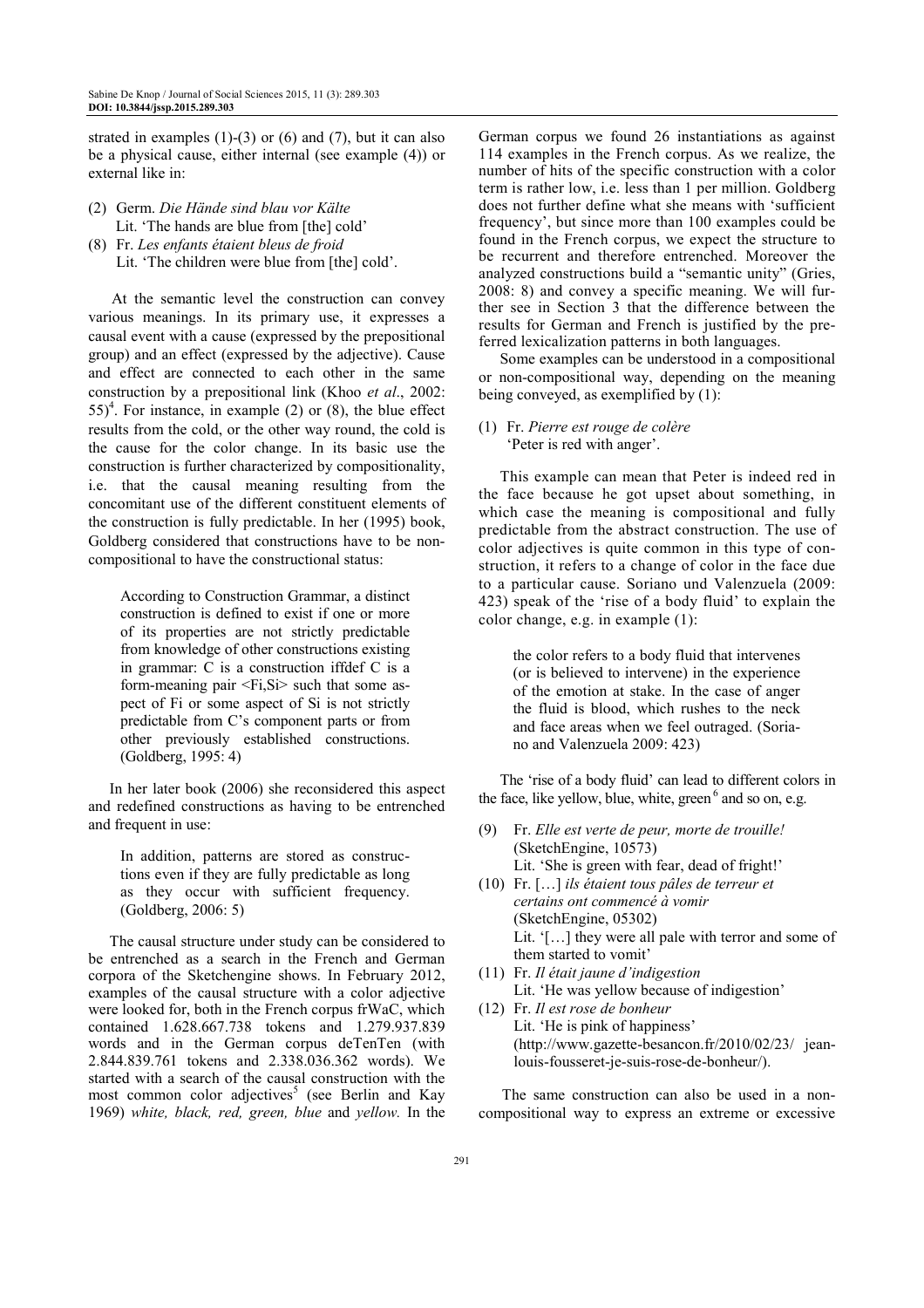state. This is particularly the case when the construction is not used literally, but much more in an idiomatic way. Let us look again at some examples:

- (1) Fr. *Pierre est rouge de colère* Lit. 'Peter is red with anger'
- (3) Fr. *Il est fou d'amour*  Lit. 'He is crazy of love'
- (4) Fr. *Anne est morte de faim* Lit. 'Anne is dead of hunger' = 'Anne is very hungry'
- (6) Fr. *Elle était malade d'amour* Lit. 'She was ill/sick of love'
- (7) Germ. *Sie ist blind vor Liebe* Lit. 'She is blind of love'
- (9) Fr. *Elle est verte de peur, morte de trouille!*  (SketchEngine, 10573) Lit. 'She is green with fear, dead of fright!'

In the examples, the subject is not 'really' red (1), crazy  $(3)$ , dead  $(4)$ , ill  $(6)$ , blind  $(7)$  or green  $(9)$ . Semantically, these examples do not express causality (even if primarily they did), but much more a state of excessiveness or exaggeration. Examples (1) or (9) can convey the literal meaning of a color change in the face, but more than that, they can also refer to a specific state, namely a state of anger in example (1), or of great fear in (9). In this case, the color of the face is the metonymical expression for this state and the underlying metonymy is COLOR OF THE FACE FOR PHYSICAL STATE.

Non-color adjectives are also possible in the construction, more specifically resultative or telic adjectives (*dead, crazy, ill, blind*). Of course, the instantiations [X *est mort de* Y] (see example 4) or [X *est fou de* Y] in example (3) were originally motivated by causality, i.e. 'Y (almost) provokes the death/the craziness of X'. The motivation faded with the lexicalization process and some slots can be filled rather freely, e.g. Fr*. Il est mort de faim/de soif/de peur/de fatigue* and so on, lit. '*He is dead of hunger/thirst/ fear/tiredness*'.

The description of the different instantiations of the construction with an adjective uncovers different degrees of fixedness and accordingly idiomaticity. In its compositional use the construction is not idiomatic but expresses a causal event, just like in the following example with a non-color adjective:

(13) Fr*. Il est triste de la perte de sa mère*  Lit. 'He is sad about the loss of his mother'.

The above example:

(1) Fr. *Pierre est rouge de colère*  'Peter is red with anger'

can also be understood in a literal way, e.g. in a context where somebody is so upset that s/he indeed gets a red face. If the interpretation of the same example is nonliteral, i.e. if at least one lexical element is fixed (see Gries' definition of phraseologism 2008: 6) it is idiomatic in use and following traditional research in phraseology (Burger, 2007; Dobrovol'skij 2011; Donalies, 2009; Fleischer, 1997) can be defined as a phraseologism. As we saw before, a higher degree of idiomaticity, e.g. with the lexicalized expressions *fou de, mort de, malade de,* leads to a greater loss of the causal meaning. When in use, some of the slots around these expressions have to be filled (see also Dobrovol'skij, 2011: 114 or Rostila, 2011: 265), namely X and Y in [X *est fou de* Y], [X *est mort de* Y] or [X *est malade de* Y]. Various elements are possible, e.g. in example (3) *Il est fou d'amour*, one could replace the prepositional complement Y by almost any other complement which can make somebody 'crazy', for instance (3) *Il est fou de pizza* ('of pizza'), *de linguistique* ('of linguistics')*, de toi*  ('of you'), *de son ordinateur* ('of his computer'), to name just a few. Following Fleischer (1997: 130), who proposes the term *Phraseoschablone* (literally: 'phraseopattern') for such expressions, Dobrovol'skij (2011: 114) suggests the term *phraseo-construction.* This is the term we will use for this type of examples.

To summarize, the syntactic structure [ADJECTIVE PREPOSITIONAL PHRASE] is polysemous, the instantiations of this structure are different realizations of the same schematic construction, they are linked to each other by inheritance links (Goldberg, 1995). We will postulate that the prototypical realization of this construction is compositional and expresses the literal meaning of causality, e.g.:

(13) Fr*. Il est triste de la perte de sa mère*  Lit. 'He is sad about the loss of his mother'.

The same prototypical meaning can be instantiated with a color adjective, e.g.:

- (14) Germ. *Seine Nase ist schwarz vom Tabak* (DWDS, Kernkorpus) Lit. 'His nose is black from the tobacco'
- (15)Germ*.* […] *ihre Gesichter sind rot von der beißenden Kälte* (DWDS, Die Zeit, 03.06.2009, Nr. 7) Lit. '[…] their faces are red from the biting cold'.

If the construction under study is not compositional, its meaning is linked to the prototypical use by a part-of relation, to use Goldberg's terminology (1995), e.g.:

(1) Fr. *Pierre est rouge de colère* 'Peter is red with anger'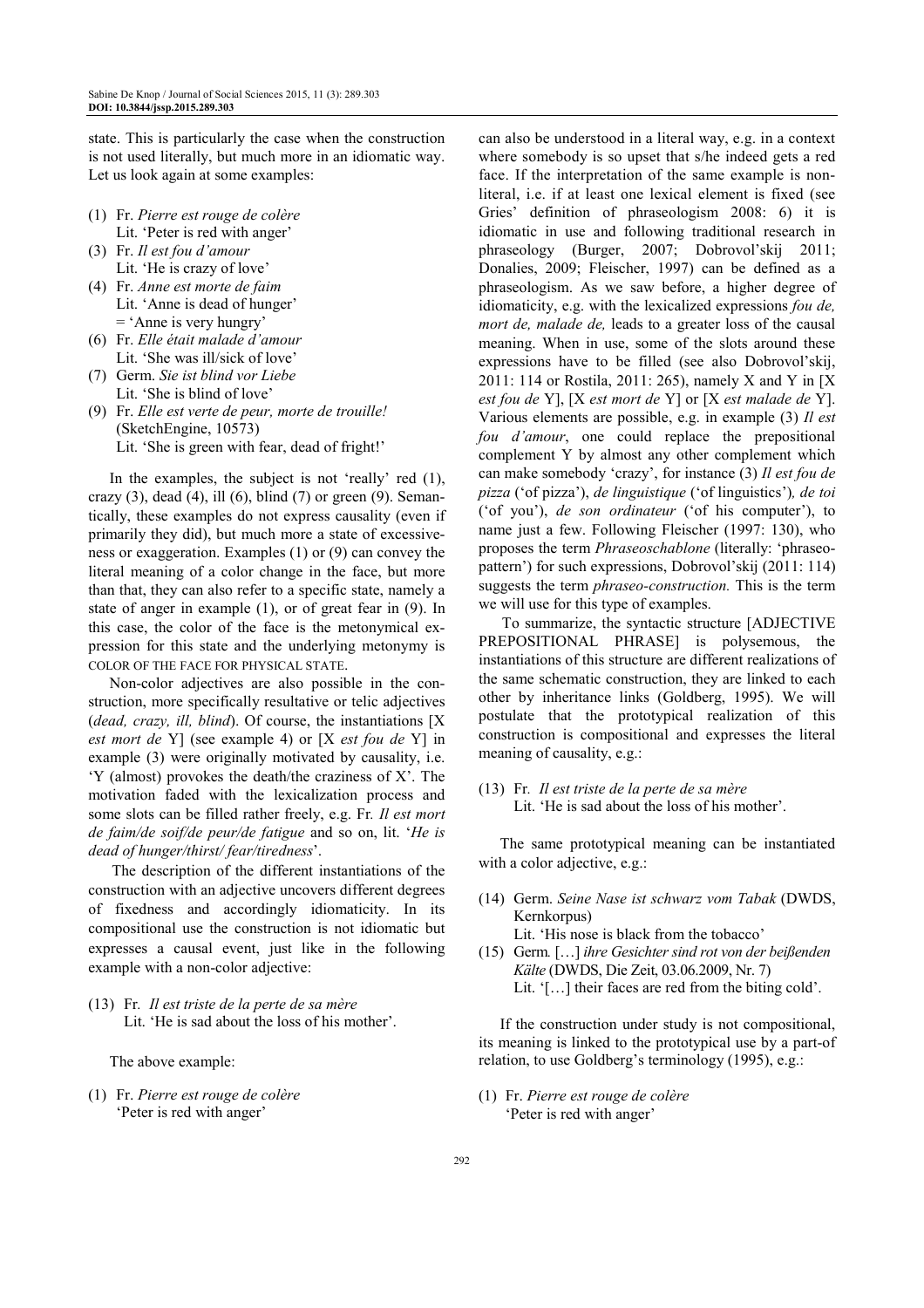- (2) Germ. *Maria ist gelb vor Eifersucht* 'Maria is yellow with jealousy'
- (3) Fr. *Il est fou d'amour* Lit. 'He is crazy of love'.

The different realizations of the same schematic construction instantiate different degrees of fixedness and idiomaticity. This leads us to classify our examples on a continuum between a prototypical compositional pole and another idiomatic non-compositional pole. Between both poles we have the metonymical use of the same construction.

# **Conceptual and Typological Differences between French and German**

After the description of the variation in the different instantiations of the construction with an adjective followed by a prepositional group<sup>7</sup>, we now want to turn to the contrastive analysis of the examples as they are realized in the Romance language French – the mother tongue of the learners  $(L1)$  – and the Germanic language German which corresponds to L2. Cognitive Linguistics postulates a strong link between language and cognition (Dirven and Ruiz de Mendoza Ibáñez, 2010). Langacker (1987: 5) goes one step further when he claims that "Cognitive Grammar […] equates meaning with conceptualization" (Langacker, 1987: 5). Consequently, all linguistic meaning is conceptual in nature and linguistic entities reflect underlying concepts. Interestingly, different speech communities do not conceptualize and categorize reality in the same way, they construe events differently and often use different linguistic expressions for the same reality. According to Ellis and Cadierno (2009: 122), "[c]onstructions are conventionalized linguistic means for presenting different interpretations or construals of an event". Consequently, differences between expressions in French and German reflect differences in conceptualization. Let us now look at the differences with the construction under study in both languages.

#### *Selection of the Adjective*

A contrastive study of the causal construction in French and German brings to the fore that French and German select different color adjectives. Whereas German will speak of *gelb* ('yellow') in association with the feeling of jealousy or envy, French will rather associate the green color (*vert*) with the same emotion:

(1) a. Germ. *Maria ist gelb vor Eifersucht* 'Maria is yellow with jealousy' b. Fr. *Maria est verte de jalousie*  'Maria is green with jealousy'.

De Knop (2013) describes two surveys conducted with French-speaking Belgians and with German natives aiming at testing the difference in the selection of the color adjectives out of context on the one hand and in the causal construction on the other. The investigation unveils some interesting aspects. First, in the causal construction French has a strong preference for the green color but also for blue, German rather favors yellow in the same construction. Secondly, the causal construction has a strong impact on the meaning and associations of the adjectives. If used out of context, many associations related to the adjective are rather positive, e.g. white is often associated with purity, peace, quiet, cleanliness and so on. When used in the causal construction the adjective often conveys a negative meaning, e.g. *Il est blanc de peur,* lit. 'He is white with fear' (see De Knop, 2013 for further details).

#### *Selection of the Preposition*

In an article about "Emotions as cause and the cause of emotions", Dirven (1997) distinguishes seven different causal prepositions in English for the expression of causality, i.e. *with, for, out of, from, in, through* and *by*. They all highlight different aspects of causality, e.g. the "uncontrollable cause of a process" (58) with the preposition *with,* the "cause of emotions as a target" (70) which triggers *at,* or "the cause of emotions as abstract motion on a surface" (72) for the preposition *about,* to name just a few (see Dirven 1995; 1997 or Khoo *et al*., 2002 for more details). In the same way, German has several prepositions for the expression of causality, more specifically *von, vor, aus* and *wegen*. French is different as it only has the preposition *de* and *à cause de.* In the construction under study the preposition selection is even more limited in French which only uses *de,* while German can select either *von* or *vor*:

- (14) Germ. *Seine Nase ist schwarz vom Tabak* (DWDS, Kernkorpus) Lit. 'His nose is black from the tobacco'
- (15) Germ. […] *ihre Gesichter sind rot von der beißenden Kälte* (DWDS, Die Zeit, 03.06.2009, Nr. 7)
	- Lit. '[…] their faces are red from the biting cold'
- (16) Germ. *Die Hände der Kinder waren blau vor Kälte* (DWDS, Kernkorpus) Lit. 'The hands of the children were blue from (the) cold'
- (2) Germ. *Maria ist gelb vor Eifersucht* Lit. 'Maria is yellow with jealousy'.

In the French translation of these examples it is always the preposition *de* which is used: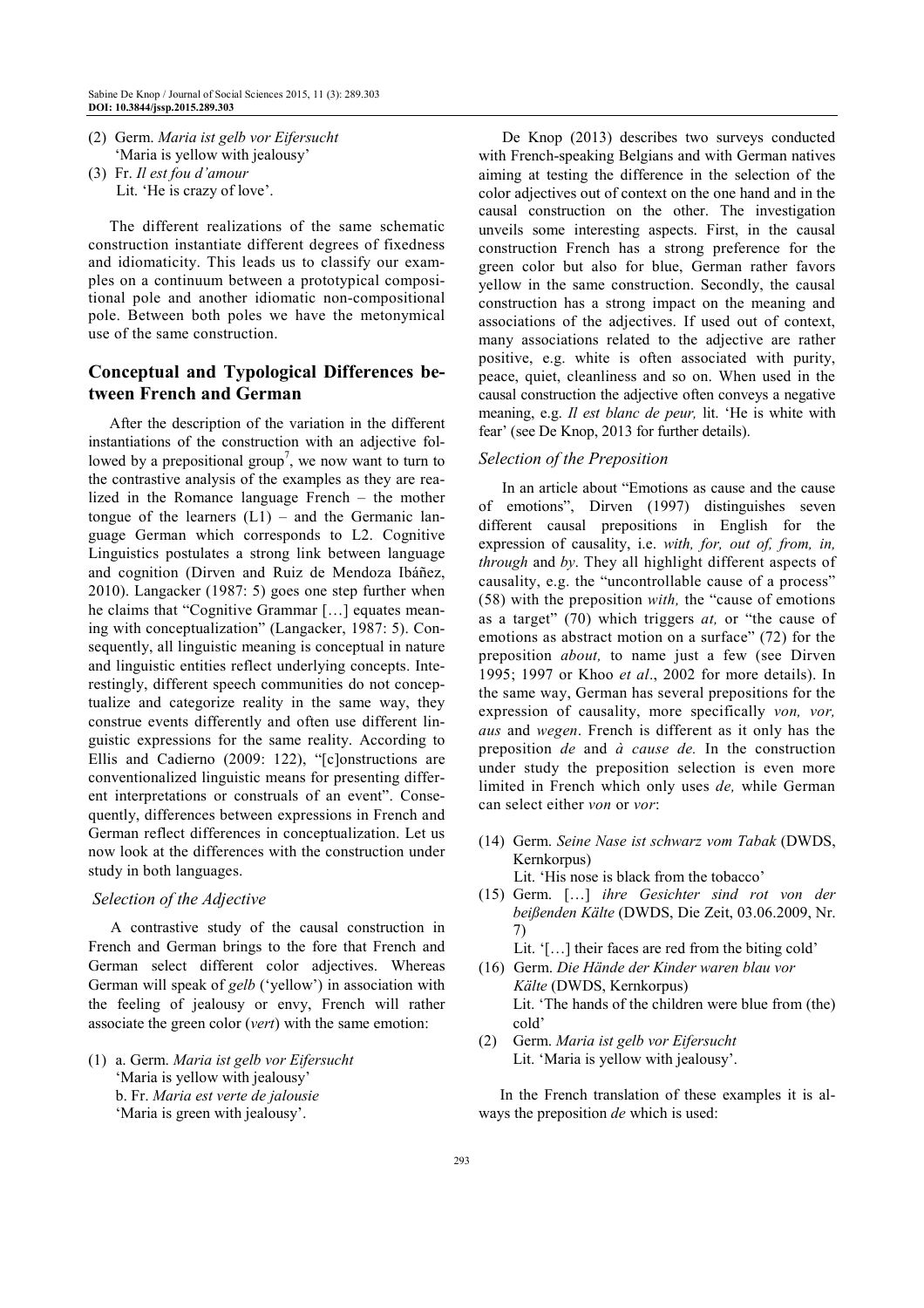- (14') Fr. 'Son nez était noir du  $8$  tabac'
- (15') Fr. '[…] leurs visages sont rouges du froid mordant'
- (16') Fr. 'Les mains des enfants étaient bleues de froid'
- (2') Fr. 'Maria est verte de jalousie'.

The French preposition *de* is polysemous, it conveys different meanings for which German uses different prepositions. The German preposition *von* is mainly used for external causes like the cold, tobacco, etc. It is always used with the definite article. *Vor* is used in most examples without an article, it often expresses an inherent cause like a strong feeling for instance (see example 2). The change of state, e.g. becoming blue or red in the face, triggered by the cause happens non-intentionally. If the change were controlled and taking place intentionally, then one would have to use the preposition *aus*. No such examples were found in the collection of examples as it is hardly possible to change one's face color intentionally. For further details see Girdenienë (2006).

The difference in number and type of the prepositions between French and German reflects typological differences between Romance and Germanic languages (see also Talmy, 2000). Germanic languages – to which German belongs – favor the expression of manner. This dimension pervades several levels of lexicalization and is not restricted to expressions of location and motion, as has been shown by De Knop and Gallez (2013). The preposition diversity for the expression of causality in German is a further illustration of this manner dimension. The polysemy of the construction is neutralized in German with this diversity, which is not the case in French.

#### *Analytic vs. Synthetic Lexicalization Patterns*

In the discussion about the entrenched nature of the causal construction with a color adjective in Section 2, the search for examples in both the French and the German corpora of the Sketchengine was already described in detail. It could also be observed that more examples with a color adjective could be found in the French corpus frWaC than in the German corpus deTenTen. In this section we want to discuss the possible reasons for this difference and present a more fine-grained analysis. To start with, Table 1 presents the detailed results about the number of hits of the causal construction with a color adjective in both corpora.

The difference in frequency can be explained by the favorite lexicalization patterns in both languages, i.e. by typological differences. German as a Germanic language privileges synthetic lexicalization patterns (Primus, 1997), whereas French as a Romance language is characterized by analyticity (see Haarmann, 2004; Hinrichs, 2004; Siemund, 2004; or Würstle, 1992). The notion of syntheticity is a wide concept which covers not only agglutination or inflection, but also synthetic ways of expressions like compounding (Siemund, 2004: 170). As we have seen before, the causal construction with an adjective often expresses an extreme state of excessiveness, especially when it is used in a non-compositional way. For instance, in the above examples of phraseo-constructions, it is not the literal meaning which is meant but much more an extreme state:

- (3) Fr. *Il est fou d'amour*  Lit. 'He is crazy of love' = 'He is very much in love'
- (4) Fr. *Anne est morte de faim* Lit. 'Anne is dead of hunger' = 'Anne is very hungry'
- (6) Fr. *Elle était malade d'amour* Lit. 'She was ill/sick of love' = 'She was very much in love'.

The expression of excessiveness has found some attention in linguistic research, mostly under the term 'intensification' (see Dressler and Merlini Barbaresi, 1994; Kirschbaum, 2002; Miclea, 2010; Oebel, 2012; Račienė, 2013; van Os, 1989; or Zeschel, 2012). According to Kirschbaum (2002: 6-7) intensification can be realized at different linguistic levels in German: (i) at the morphological level, especially with compounding as with *Riesenfreude* ('giant pleasure'), *ultracool*; (ii) at the syntactic level, e.g. *Sein Auge ist blau* wie ein Veilchen ('His eye is blue like a violet') or *In der Nacht hatte es* sehr *gefroren* ('In the night it had frozen a lot'); and finally, (iii) at the lexical level with words which express an intensity, e.g. *verheerend* ('devastating'). Different languages privilege different "intensification strategies" (Zeschel, 2012: 52), as has been illustrated in the contrastive studies by Miclea (2010), who focuses on adjectives expressing intensification in German and Romanian, or by Račienė (2013) who compares expressions of intensification between German and Lithuanian. Zeschel (2012: 63) offers a comparative approach of three constructions in English and German in the framework of Construction Grammar, namely 'Intensifier + Noun' (e.g. *glowing health*), 'Intensifier + Adjective' (e.g. *glowingly healthy skin*) and 'Intensifier + *with +* Noun' (e.g. *glowing with health*). He limits his analysis to intensification expressions from the conceptual domains of sound, light, heat and smell. We will see hereunder that the intensification expressions in our study concern other domains. For further contrastive studies see Dressler and Merlini Barbaresi (1994) or Oebel (2012).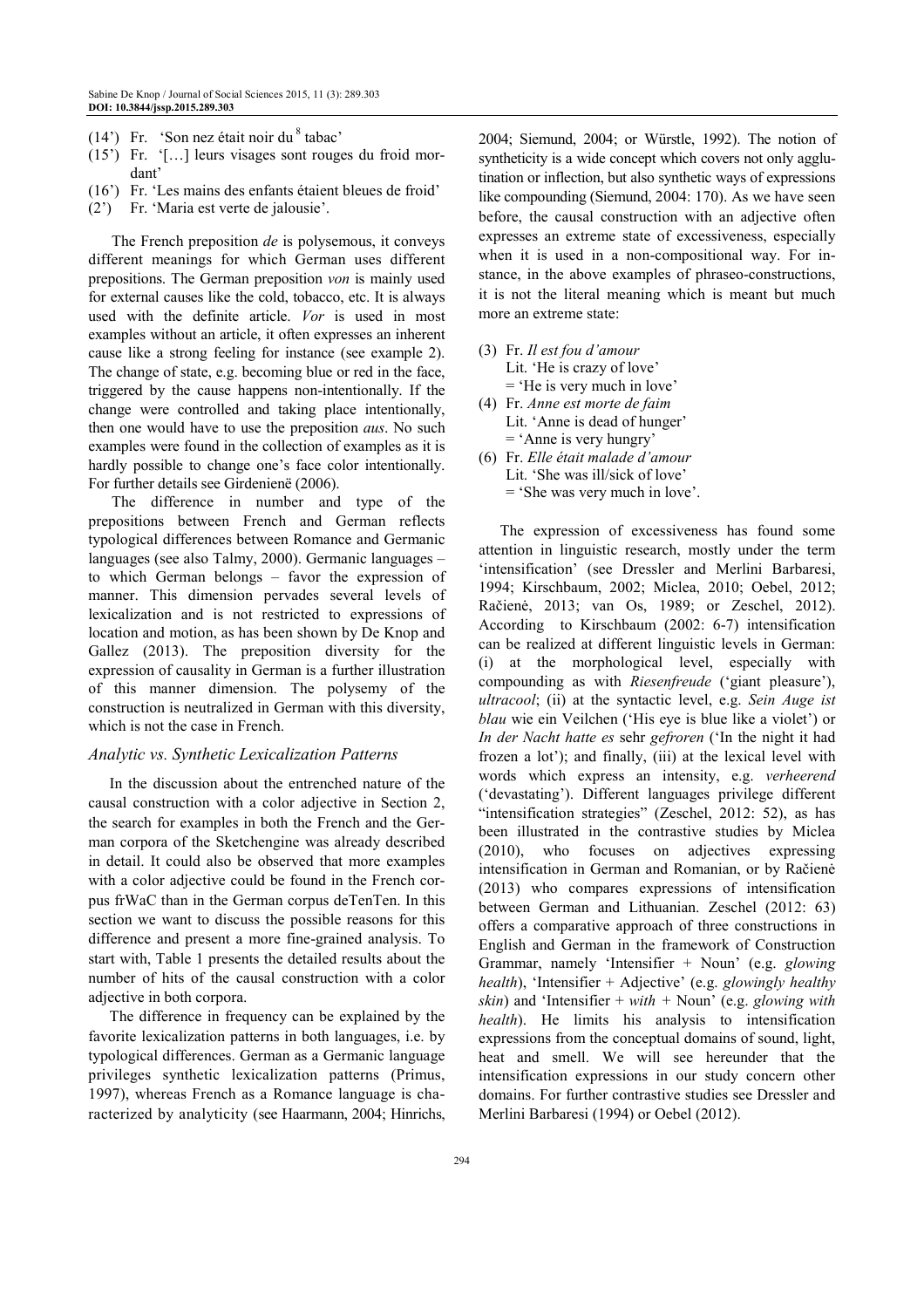Sabine De Knop / Journal of Social Sciences 2015, 11 (3): 289.303 **DOI: 10.3844/jssp.2015.289.303**

| Table 1. Prequency of causal constructions with a color term (De Knop, $2014$ ) |                                 |             |                                 |  |
|---------------------------------------------------------------------------------|---------------------------------|-------------|---------------------------------|--|
| Colour term                                                                     | Number of hits in German corpus | Colour term | Number of hits in French corpus |  |
| $wei\beta$                                                                      |                                 | blanc       |                                 |  |
| schwarz                                                                         | 10                              | noir        | 67                              |  |
| rot                                                                             |                                 | rouge       | 14                              |  |
| grün                                                                            |                                 | vert        | 19                              |  |
| blau                                                                            |                                 | bleu        |                                 |  |
| gelb                                                                            |                                 | jaune       |                                 |  |
| Total                                                                           | 26                              |             | l 14                            |  |

Table 1. Frequency of causal constructions with a color term (De Knop, 2014)

German as a synthetic language favors compounds for the expression of intensification<sup>9</sup>: : "Das Intensivierungsphänomen durch Komposition ist in allen germanischen Sprachen vertreten, im Deutschen allerdings besonders stark" (Račienė, 2013: 127). As claimed by Zeschel (2012: 71) this is due to "a general typological tendency towards complex word-formations that continues to influence German".

For instance, the literal translation of example (4) into German is possible, but not in use, e.g. (4') *Anne ist tot vor Hunger*. In German this example can be translated by a causal construction with a verb which expresses the dying process, namely *sterben* in (4'') *Anne stirbt vor Hunger.* But alternatively, it is often an expression with a so-called 'augmentative compound' (Lohde, 2006: 64) which is favored, e.g. (4''') *Anne hat einen Bärenhunger/Riesenhunger*, lit. 'Anne has a bear hunger/giant hunger' (= 'Anne is very hungry'). In a similar way, Germans will rather speak of *liebeskrank sein* (lit. 'to be love sick') as a translation for example (6). The French phraseoconstruction [X *est mort de* Y] as illustrated with the above examples in Section 2, *Il est mort de faim/de soif/de peur/de fatigue,* lit. 'He is dead of hunger/thirst/fear/tiredness' instantiates the conceptual metaphor EXCESSIVENESS IS DEATH. The corresponding German augmentative compounds either conceptualize the same idea of death (noun *Tod*/adjective *tot*) or alternatively the metaphor EXCESSIVENESS IS GIANT with the first constituent of the compound (*Riesen*):

- (4a) Fr. *Anne est morte de faim* Lit. 'Anne is dead of hunger'
- (4b) Germ. *Anne hat einen Riesenhunger*  Lit. 'Anne has a giant hunger'
- (17a) Fr. *Il est mort de soif* Lit. 'He is dead of thirst'
- (17b) Germ. *Er hat einen Riesendurst*  Lit. 'He has a giant thirst'
- (18a) Fr. *Il est mort de peur*  Lit. 'He is dead of fear'

# (18b) Germ. *Er hat Todesangst*

- Lit. 'He has death fear' (19a) Fr. *Il est mort de fatigue*
- Lit. 'He is dead of tiredness'
- (19b) Germ. *Er ist todmüde* Lit. 'He is death tired'.

Both constituents of the German compound are related to each other by a metaphor rather than by causality. The second constituent of the German compound expresses the emotion.

# *Survey about the Different Lexicalization Patterns in French and German*

In order to confirm our hypothesis that German privileges more synthetic ways of expression, whereas French rather selects analytic lexicalization patterns for the expression of excessiveness or intensification, we started two surveys with French-speaking and German natives. The French-speaking test group consisted of 17 Belgian students of Romance languages at the Université catholique de Louvain, the group with the German natives was a mixed group of 4 students and 8 non-student adults. Both groups received the same questionnaire in their mother tongue asking for alternative ways of expressions, e.g. 'How can you say that … someone is very hungry, someone is very thirsty, someone is very unhappy,…' (see Appendix I and II). Each questionnaire contained 10 questions. Several answers were possible for each question. At the beginning of the survey it was specified that there are no wrong answers. The participants knew nothing about the purpose of the test.

## *Results of the Survey*

The test results confirm our expectations. It can first be observed that the French-speaking group selected no compounds at all, but more varied ways of expression than the German group. The most frequent expressions for French speakers consist of an adjective followed by *comme* ('as') which introduces a comparison with a following noun (7.6% of the answers), as illustrated in *blanc comme un linge* (lit.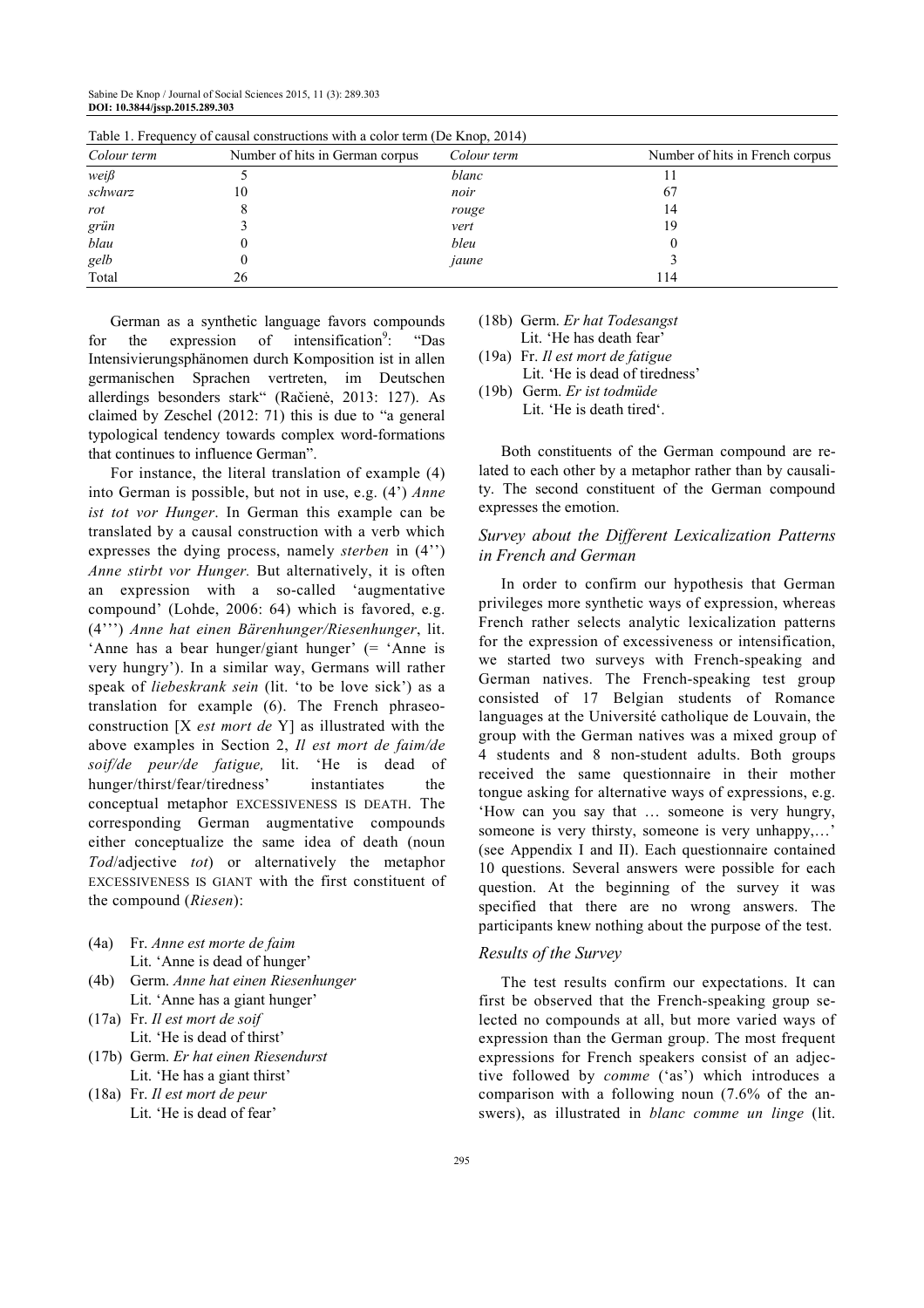'white as (a) linen'), *blanc comme une endive* (lit. 'white as an endive'), *blanc comme un mort* (lit. 'white as a dead person'), *pâle comme la mort* (lit. 'pale as (the) death'). Most of these expressions are idiomatic in French and they belong to the phraseological ways of expressing that someone is very pale. Even more idiomatic is the single example *malheureux comme les pierres* (lit. 'unhappy like the stones') for the idea of being very unhappy. The Frenchspeaking group also opted for causal constructions with a verb (6.8%), e.g. *mourir/crever de faim* (lit. 'to die of hunger') or *mourir/crever de soif* (lit. 'to die of thirst'). Only 4.7% of the answers corresponded to the causal construction with an adjective, for instance *vert de peur/de jalousie* (lit. 'green with fear/with jealousy'), *rouge de colère* (lit. 'red with anger'). In 3% of the cases we have a nominal group consisting of a noun further determined by another noun, e.g*. avoir une faim de loup* (lit. 'to have a hunger of wolf') or *un froid de canard* (lit. 'a cold of duck'). As a last alternative, we find a noun with an attributive adjective (2.1%) as illustrated by *une peur bleue* (lit. 'a blue fear').

The German group produced mainly compounds (32%), in only 3 cases (0.01%) also a causal construction with an adjective, e.g. … *ist gelb vor Neid* ('…is yellow with envy'). The causal construction with a verb, as exemplified here above, for example (4) *Anne stirbt vor Hunger*, is hardly represented (0.03%). Among the compounds, we can further differentiate between nouns and adjectives, e.g. *einen Bärenhunger haben* (lit. 'to have a bear hunger') or *todunglücklich sein* (lit. 'to be death unhappy'). Most examples are nominal, e.g. *Mordshunger haben* (lit. 'to have crime hunger'), *Riesenangst haben* (lit. 'to have giant fear'), *Bleichgesicht sein* (lit. 'to be a pale face'), *Angsthase sein* (lit. 'to be fear hare'), *Todesangst haben* (lit. 'to have death fear'). Most of the nominal compounds are idiomatic phraseologisms, their first constituent is often used to build other compounds, e.g. *Mordshunger* (lit. 'crime hunger'), *Mordsangst* (lit. 'crime fear'); or *Riesendurst* (lit. 'giant thirst'), *Riesenhunger* ('giant hunger'). Among the compound examples 38% are adjectives which sometimes build whole series. This pertains to expressions for extreme coldness, e.g. *todeskalt* (lit. 'death cold'), *eiskalt* (lit. 'ice cold'), *mega kalt* (lit. , mega cold'), *arschkalt* (lit. 'ass cold'), *bitterkalt* (lit. 'bitter cold'), *hundekalt* (lit. 'dog cold') and *lauskalt* (lit. 'louse cold'). Some of the adjectival examples are directly derived from the nominal compounds, for instance *mordshungrig* (lit. 'crime hungry'), *todesängstlich* (lit. 'death fearful'), *heißhungrig* (lit. 'hot hungry'). German linguists use

the term 'Zusammenbildungen' for such examples (see among others Wolf, 2002: 77). Table 2 hereunder recapitulates the results for both groups. To sum up, French speakers use a variety of lexicalization patterns for the expression of excessiveness or intensification, showing no preference for one type of pattern, whereas Germans rather privilege compounds. Let us now see how to deal with these differences from a pedagogical point of view.

# **Pedagogical Issues**

When one learns a foreign language, one soon realizes that there are differences in the lexicalization patterns and that "[t]here are very few one-to-one correspondences between languages" (Littlemore, 2009: 4). In Cognitive Linguistics terms, language reflects underlying conceptualizations and categories and as a consequence differences in language reflect differences at the conceptualization and categorization level. Pavlenko (2005: 446) distinguishes seven possible patterns between verbal and conceptual performance with bilinguals. In the first pattern (i), both L1 and L2 conceptual representations coexist. This is particularly the case with beginning learners. But it is especially the second pattern (ii), namely an "L1 based conceptual transfer" (Pavlenko, 2005: 446), i.e. "the L1-based conceptual system guiding L2 language learning and use, at least in the beginning and intermediate stages of L2 acquisition" (Pavlenko, 2005: 438) which creates a kind of "obstacle" (Boers *et al*., 2010: 5) for the proper learning of the foreign categories. The other patterns described by Pavlenko are less relevant for our study, therefore we simply refer to Pavlenko (2005: 446) for a description of more categories.

The difficulties encountered by French-speaking learners of German with the causal construction with an adjective can be different in nature. Either they are conceptual, i.e. they depend on the different conceptualizations in French and in German, whereby the L1 based conceptual system (in this case French) is predominant and transferred onto the categories of German-L2 (compare Pavlenko, 2005: 446). As outlined before in Section 3.1, French and German speakers sometimes select different adjectives in the causal construction, e.g. *yellow* in German vs. *green* in French for the same emotion of jealousy:

(2) a. Germ. *Maria ist gelb vor Eifersucht* Lit. 'Maria is yellow with jealousy' b. Fr. *Maria est verte de jalousie*  Lit. 'Maria is green with jealousy'.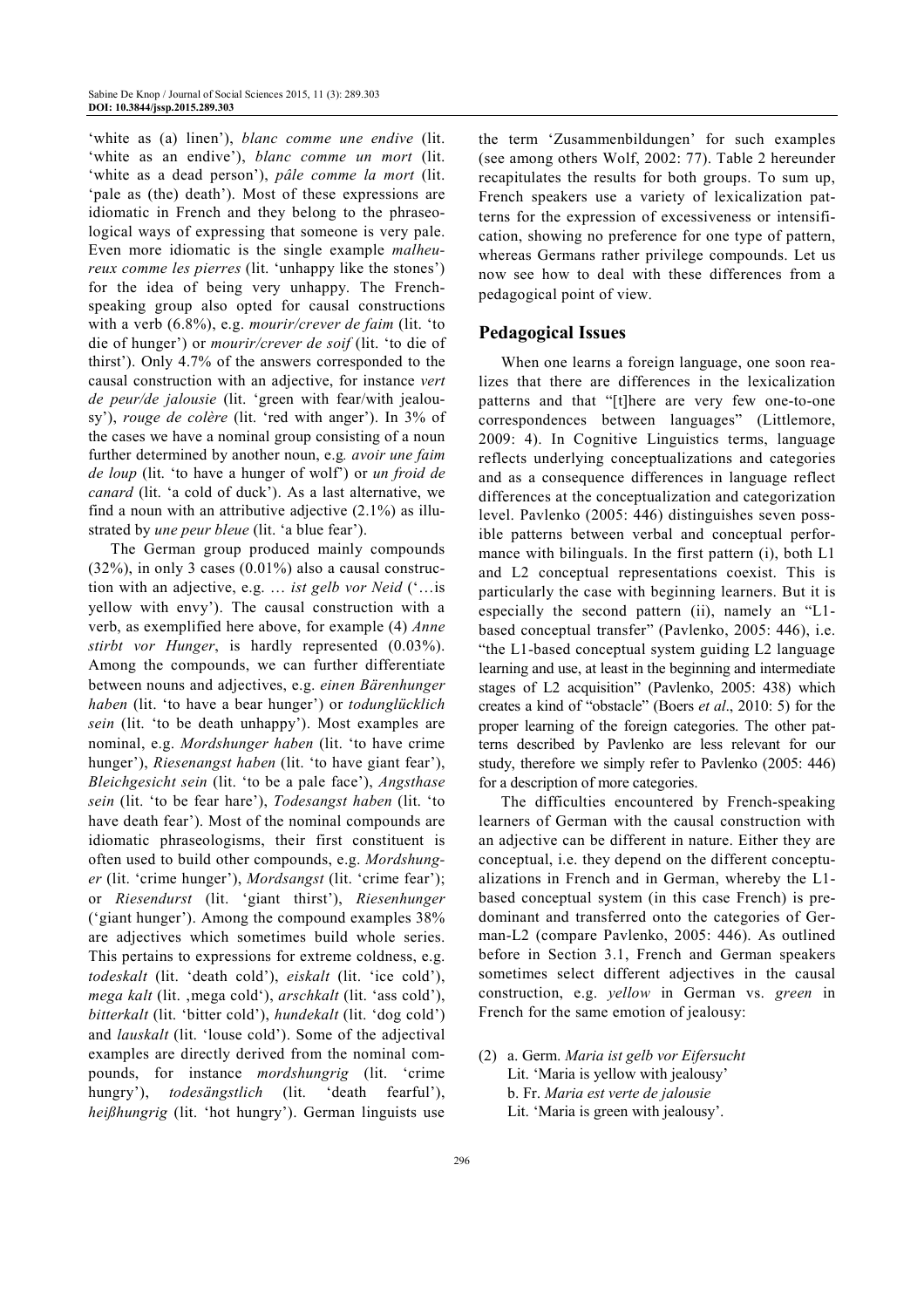|                                       | French-speaking group | German-speaking group |
|---------------------------------------|-----------------------|-----------------------|
| Compound                              |                       | 32%                   |
| Causal construction with a verb       | $6.8\%$               | $0.03\%$              |
| Causal construction with an adjective | 4.7%                  | $0.01\%$              |
| Nominal group $+$ another noun        | 3%                    |                       |
| Adjective as noun                     | 7.6%                  |                       |
| Noun/Verb $+$ adjective               | 2.1%                  | $0.02\%$              |

Table 2. Results of the surveys by the French-speaking and German groups

A further challenge for learners of German is the right selection of the causal preposition in the causal construction (see also Section 3.2.). German focuses on the manner dimension and consequently has a variety of causal prepositions which means that the learner has to identify the conceptualization which motivates the selection of the right preposition: is it an external (which would motivate the use of *von*) or an intrinsic cause (for the selection of *vor*). Difficulties are particularly prominent for learners of languages which use one and the same polysemous preposition in the causal construction, as French does with the preposition *de*. Littlemore (2009: 29) already underlined the problem of the diverging number of conceptual categories between L1 and L2. She observes that "[t]hings become even more difficult for language learners when a concept that is divided into two broad categories in their own language is divided into, say, three categories in the target language" (2009: 29). In our case it is one single prepositional category in French-L1 against three categories in German-L2.

A further difficulty results from the "typological distance" (Athanasopoulos, 2009: 93) between German and French and especially from the favorite lexicalization patterns in both languages for the same concept. This is a linguistic difference between both languages (see Section 3.3). French-speaking learners have to realize that German is a synthetic language and that it privileges synthetic ways of expression with compounds. This applies more specifically to expressions of excessiveness and intensification for which French has a whole variety of analytic lexicalization possibilities, among others causal constructions with an adjective. The learning problem is not a linguistic one as German also has causal constructions with an adjective to express the same meaning as in French. But the challenge for learners of German resides in the recognition of the privileged ways of expression for causality or an extreme emotional or physical state. Accordingly, learning a foreign language means to learn to re-orientate one's attention to different conceptual or linguistic aspects in the foreign language. But, as claimed by Littlemore (2009: 29), "[…] the cate-

gorization systems that we build up due to our L1 cause us to form habits that are hard to break when we encounter a different language with different categorization systems". In the following section we will propose some strategies to 'break such habits' and to facilitate the learning of the causal construction with an adjective with all its specific dimensions.

# **Teaching Strategies**

The previous sections aimed at describing the syntactic and semantic variation in the causal construction with an adjective in a contrastive study between French and German. Learners of German will not be aware of this variation which means that the first didactic step should consist in focusing on this variation and on the differences between both languages. The foreign learner has to "reconstruct" the second language (Ellis and Cadierno, 2009: 124), this "involves learning a new set of conventionalized form-meaning mappings, that is, acquiring the specific linguistic means used by the native speakers of the target-language to construe given events and situations" (Ellis and Cadierno, 2009: 125). Following Goldstone and Steyvers (2001), Roberson (2005: 66) suggests that "a critical component on any category learning is increased selective attentional weighting of salient dimensions". This reminds of Schmidt's (1990 and 2001) "noticing hypothesis". Athanasopoulos (2009: 92) advocates a "cognitive restructuring in the mind of bilinguals", which in the examples under study means to not only spend time on the "categorical divisions", but also on the linguistic habits in the foreign language. Robinson and Ellis (2008) advocate a "rethinking for speaking", in order to counteract the biases due to L1-categories and lexicalization patterns. We are now going to describe more concretely how this can be achieved.

# *Chunks*

Ellis and Cadierno (2009: 114) claim that "much of communication makes use of fixed expressions memorized as formulaic chunks". Phraseological units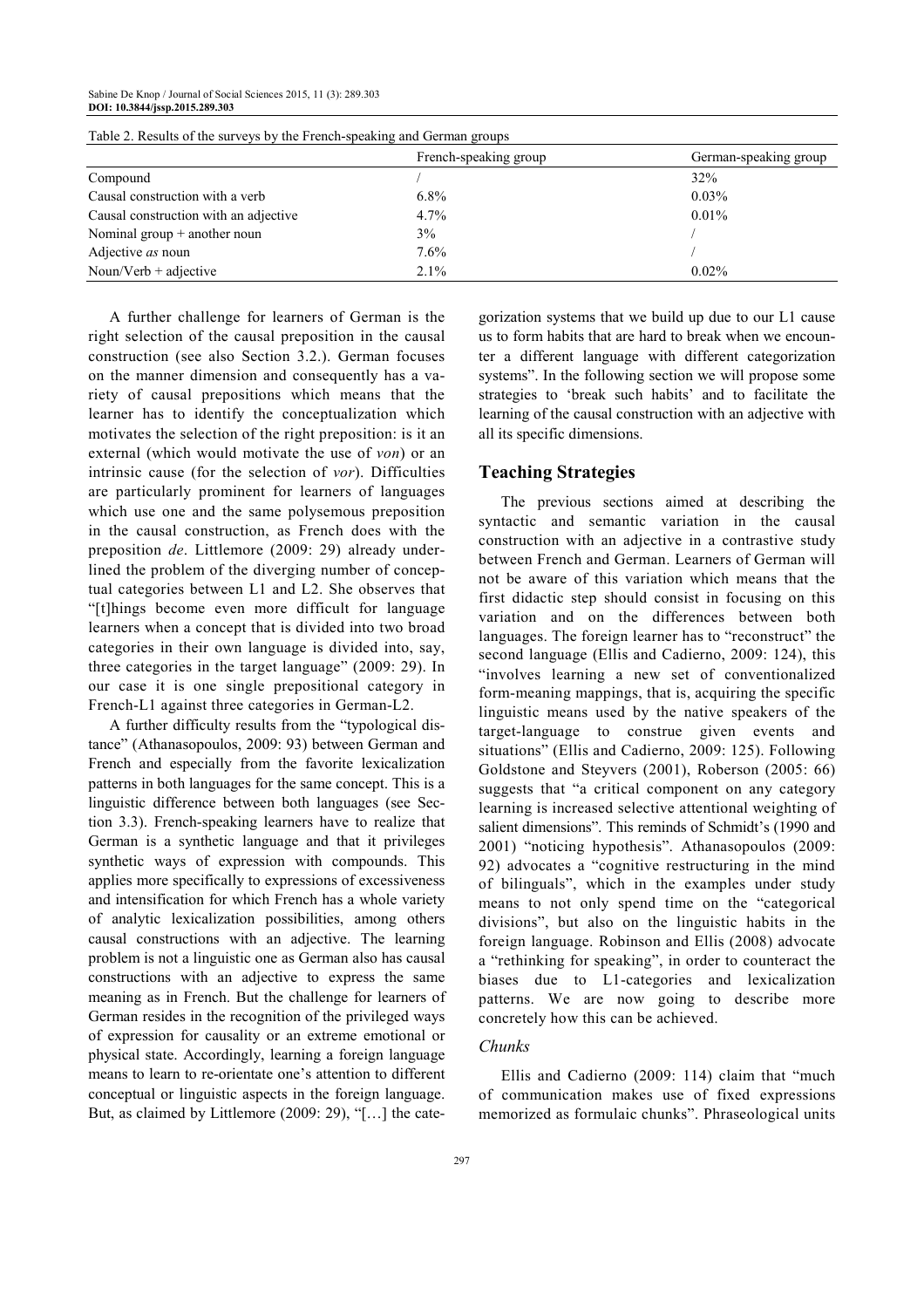pervade communication, either in the form of collocations, multi-word sequences, holophrases, phrasemes, idioms and so on (Wulff, 2012). This assumption offers a good starting point for a teaching methodology based on chunks or holophrases: "[L]anguage acquisition is the learning of an inventory of patterns as arrangements of words with their associated structural meanings." (Ellis and Cadierno, 2009: 114) Characterized by the "idiom principle" (Ellis and Cadierno, 2009: 113), phraseoconstructions as fixed patterns with some open slots build an ideal field to practice such chunks. The frequency dimension should not be neglected, which means that it is to be recommended to draw the learner's attention to German favorite lexicalization patterns from the beginning of the learning process. The variation in the lexicalization patterns can be highlighted as well.

Following the principle of form-meaning mapping and in order to draw the learner's attention to alternative ways of expression, we will advocate a teaching methodology which opts for an onomasiological procedure by starting from the question of how extreme or excessive states can be expressed in both French and German. This methodology offers the advantage to focus first on the similarities between German and French as both languages use the same causal construction with an adjective. But it also allows to stress the differences between both languages with the alternative augmentative compounds in German for the expression of excessiveness. One could use the different examples of the survey in Appendix I and II. For instance, how can one express that one is very hungry, very thirsty, is feeling very cold, etc.

The conceptual differences which become obvious with the selection of the adjective in the causal construction can be illustrated with some cloze exercises asking for different adjectives in the same causal construction. This is in line with the definition of phraseo-constructions as partly fixed structures, but in which some slots have to be filled (Dobrovol'skij, 2011: 114). The teacher can ask which adjective is possible in a phraseo-construction such as German *Peter ist … vor …* or French *Marie est … de …* ('Peter is … of/from …'/ 'Maria is … of/from…'). This is a way to "introduce the students to controlled variation in these basic phrases with the help of simple substitution drills, which would demonstrate that the chunks learnt previously were not invariable routines, but were instead patterns with open slots" (Nattinger and DeCarrico, 1992: 117). But many other exercise

types are possible. For the teaching of chunks, Handwerker and Madlener (2006) and Handwerker (2008) suggest to work with film sequences and animations, they propose a three-step procedure: (i) presentation of film sequences and animations with a large offer of chunks; (ii) a reduced and simplified series of chunks (without particles, adjuncts, …) are presented in parallel in a photo series that can be used to check the use or meaning of the chunk; and (iii) concrete explanations of the specific chunk in (ii). This three-step procedure should be accompanied by many exercises. There is no limit to teachers' creativity.

#### *Conceptual Metonymy and Metaphor*

As we saw in detail in Section 2, causal constructions with an adjective are often used to express excessive emotional states, be it literally, metonymically or metaphorically. It is the 'fluid rise' metonymy for a specific state or emotion which plays a major role in the phraseo-constructions. This metonymy is strongly linked to the conceptual metaphors EMOTION IS A NATURAL PHYSICAL FORCE and ANGER IS THE HEAT OF A FLUID IN A CONTAINER (Barcelona, 2001), as realized in the following instantiations:

- (1) Fr. *Pierre est rouge de colère* 'Peter is red with anger'
- (2) Germ. *Maria ist gelb vor Eifersucht* 'Maria is yellow with jealousy'.

In these examples, it is the head which is perceived as being a container and where the color change is taking place.

Because this metonymy and these metaphors exist in both French and German, the teacher can start from the similarities between both languages, showing examples of a similar realization of both conceptual metonymy and metaphor in both languages. Then s/he can point to the differences between both languages (see also Barcelona 2001: 137ff) and especially to the alternative ways in German for the expression of excessiveness. This is particularly clear in the following contrastive examples which instantiate the conceptual metaphor EXCESSIVENESS IS DEATH in:

- (18) a. Fr. *Il est mort de peur*  Lit. 'He is dead of fear' b. Germ. *Er hat Todesangst*  Lit. 'He has death fear'
- (19) a. Fr. *Il est mort de fatigue*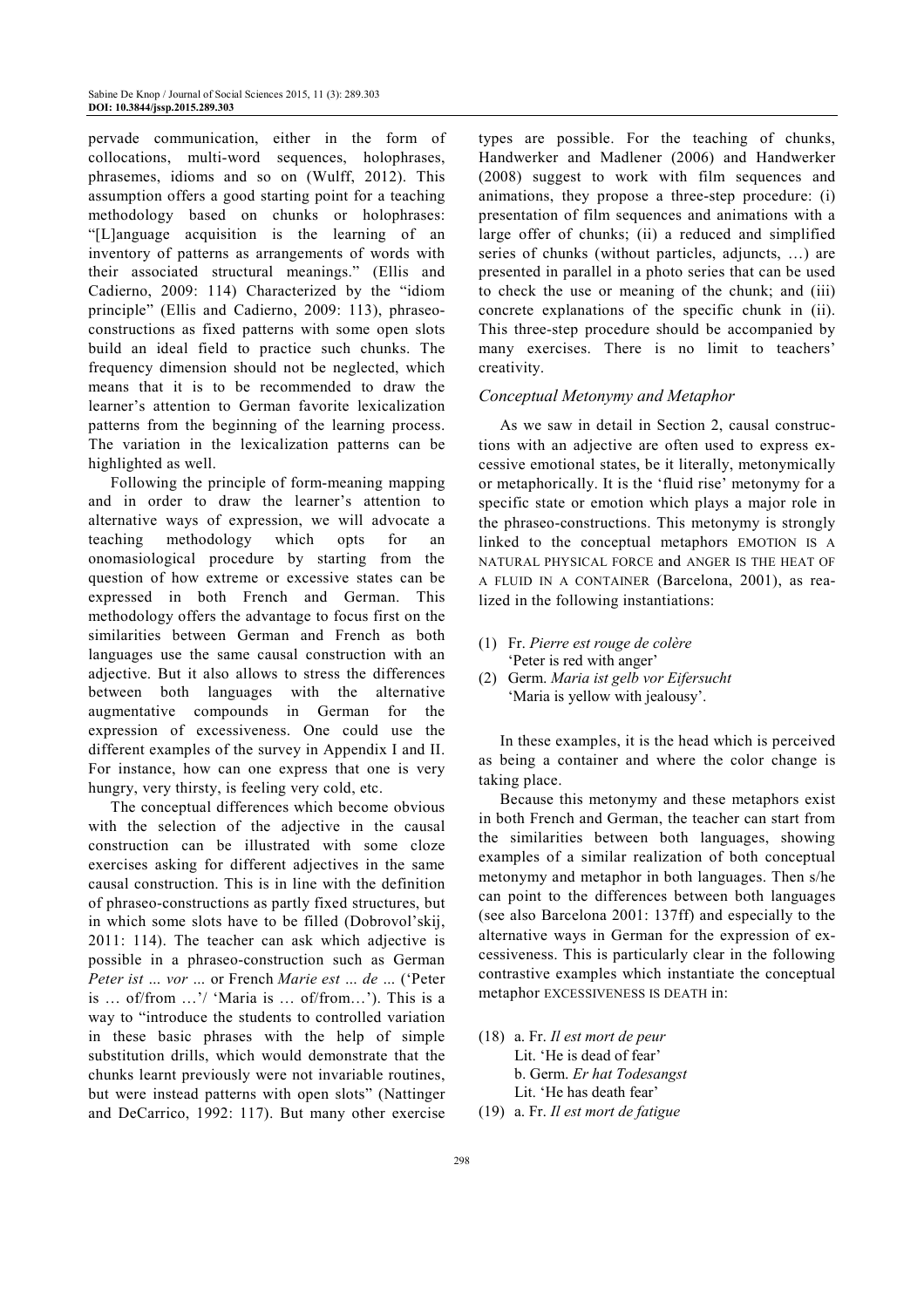Lit. 'He is dead of tiredness' b*.* Germ. *Er ist todmüde* Lit. 'He is death tired'.

Here are examples for the other metaphor EXCESSI-VENESS IS GIANT, e.g.

- (4) a. Fr. *Anne est morte de faim* Lit. 'Anne is dead of hunger' b. Germ. *Anne hat einen Riesenhunger*  Lit. 'Anne has a giant hunger'
- (17) a. Fr. *Il est mort de soif* Lit. 'He is dead of thirst' b. Germ. *Er hat einen Riesendurst*  Lit. 'He has a giant thirst'.

As we can realize, foreign language teaching cannot do without conceptual metaphor or metonymy.

# **Conclusion**

The present study of causal constructions with an adjective has dealt with the large variation in French and German and from a contrastive perspective with the differences between these two languages and the difficulties encountered by French-speaking learners of German. Because of their form-meaning mapping, their entrenchment and their phraseological character, Construction Grammar enriched by phraseological aspects offers an adequate model to describe the examples of causal constructions with an adjective. This approach has to be extended to language-specific lexicalization patterns to explain why German prefers compounding for the expression of excessiveness. This assumption was checked with a survey conducted with natives of German and French aiming at defining the favorite lexicalization patterns in both languages. The results confirmed our hypothesis that German as a synthetic language privileges compounds, whereas French as an analytic language uses varied syntactic structures. But some reservations have to be expressed about the survey results:

- The number of participants was rather limited (17 in French and 12 in German)
- Both test groups had different profiles: The Belgian group consisted only of students, whereas the German group was mixed, with both students and older adults.

In spite of these biases, we could recognize some relevant tendencies which will have to be further tested with larger groups.

An adequate teaching methodology for the type of examples under discussion should address the issues of chunking and conceptual metonymy and metaphor. These are favorite concepts of Cognitive Linguistics which offers explanations that "draw on learners' everyday real world experience by tapping into an intuitive reservoir of knowledge that facilitates an understanding of the systematic relationships among the units of language" (Tyler, 2012: 18). In this sense, we hope to have shown a few avenues to foster language teaching efficiency.

#### **Acknowledgements and Notes**

I would like to thank the anonymous reviewers for the constructive comments and suggestions on a former version.

<sup>1</sup> We will present some figures in the next section to sustain the entrenchment hypothesis advocated in this paper.

<sup>2</sup> The SketchEngine is a "corpus query system incorporating word sketches, one-page, automatic, corpusderived summary of a word's grammatical and collocational behaviour […] which gives access to large corpora for 42 languages" (http://www.SketchEngine.co.uk/?page=Website/Sketch Engine).

<sup>3</sup> We will add the source only for the examples which have been found in the corpora; when no source is indicated, the example belongs to a list of examples collected by the author from everyday speech.

4 In Section 3 we will deal in detail with the possible prepositions in French and German.

<sup>5</sup> We focused our search on causal structures with a color adjective for methodological reasons. Because of their limited number, it is easy to enter a color adjective and get the hits.

<sup>6</sup> The color in the face will be rather perceived as yellowish, bluish, whitish, greenish,…, still it is the term for the plain color which is used in the construction.

<sup>7</sup> The subject can be different. But one could not replace Y, i.e. *bonheur,* by another object.

<sup>8</sup> We could even have extended this description to some more realizations of a similar construction which contains the same syntactic elements as the construction under study but without conveying a causal meaning, e.g. Fr. *Pierre est sûr de sa sœur*, lit. 'Peter is sure of his sister' (= 'Peter can rely on his sister') or Fr. *Elle est très belle de visage* (Salles, 1998: 122), lit. 'She is very pretty of the face'  $($  = 'She has a pretty face'). As these examples do not express any causality or excessiveness, we do not want to deal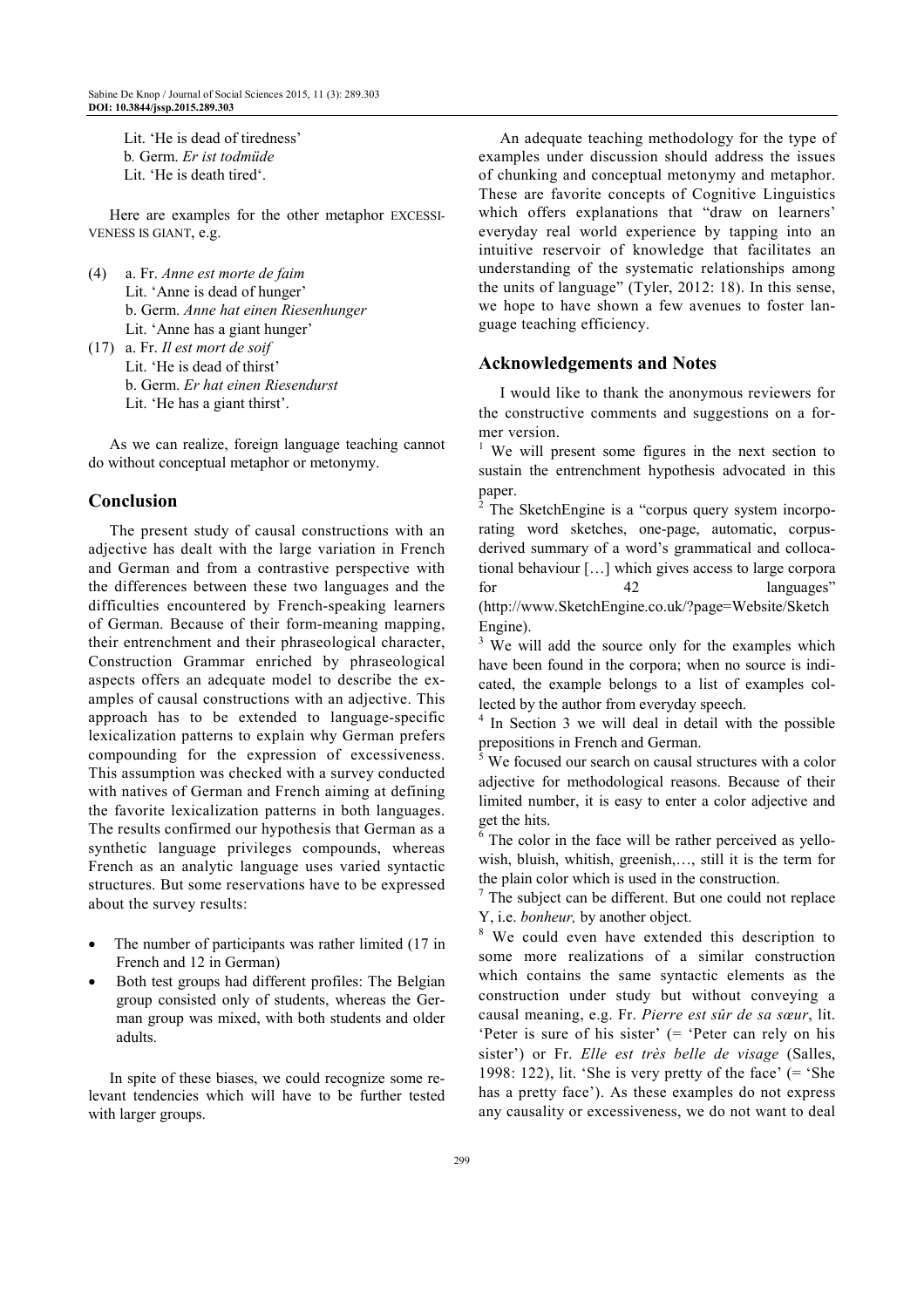with them here but simply refer to Léard and Marengo (2005) and Salles (1998) for a detailed description.

 $9$  *Du* is a contracted form which compounds the preposition *de* ('of') + the definite article *le* ('the')*.* 

 $10$  It is not the aim of this article to list and discuss all the intensification strategies that are possible in German. Much more do we want to present some tendencies and in a contrastive perspective try to find an explanation for the smaller amount of examples of causal constructions with a color adjective in the German corpus. For a detailed survey of intensification possibilities in German, we can refer to van Os (1989).

# **References**

- Athanasopoulos, P., 2009. Cognitive representation of colour in bilinguals: The case of Greek blues. Bilingualism: Language and Cognition, 12: 83-95. DOI: 10.1017/S136672890800388X.
- Barcelona, A., 2001. On the Systematic Contrastive Analysis of Conceptual Metaphors: Case studies and Proposed Methodology. In: Applied Cognitive Linguistics II: Language Pedagogy, Pütz, M., S. Niemeier and R. Dirven, (Eds.), Mouton de Gruyter, New York, pp: 117-146.
- Berlin, B. and P. Kay, 1969. Basic Color Terms: Their Universality and Evolution, Ist Edn., University of California Press, Berkeley, ISBN-13: 978- 0520014428, pp: 210.
- Boers, F., A. De Rycker and S. De Knop, 2010. Fostering Language Teaching Efficiency through CL: Introduction. In: Fostering Language Teaching Efficiency through CL, De Knop, S., F. Boers and A. De Rycker, (Eds.), Mouton de Gruyter, Berlin, New York, ISBN-13: 978-3110245820, pp: 1-26.
- Burger, H., 2007. Phraseologie: Eine Einführung am Beispiel des Deutschen. Ist Edn., Erich Schmidt Verlag, Berlin, ISBN-10: 3503098127, pp: 240.
- De Knop, S., 2013. Eine Beschreibung von Konstruktionen mit Farbbezeichnungen im Rahmen der Konstruktionsgrammatik. In: Konstruktionsgrammatik und Romanische Sprachen, De Knop, S., F. Mollica and J. Kuhn, (Eds.), Peter Lang Verlag, Frankfurt am Main, ISBN-13: 978-3631622698, pp: 111-136.
- De Knop, S., 2014. A Contrastive Study of Colour Terms in French and German Causal Constructions. In: Multilingual Cognition and Language Use: Processing and Typological Perspectives, Filipović, L. and M. Pütz, (Eds.), John Benjamins, Amsterdam, Philadelphia, ISBN-13: 978- 9027223982, pp: 73-96.
- De Knop, S. and F. Gallez, 2013. Manner of Motion: A Privileged Dimension of German Expressions. In: Compendium of Cognitive Linguistics Research, Thomas Fuyin Li, (Ed.), Nova Science Publishers, Hauppauge, NY, ISBN: 978- 1626184657, pp: 25-40.
- Dirven, R., 1995. The Construal of Cause: The Case of Cause Prepositions. In: Language and the Cognitive Construal of the World, Taylor, R. and R.E. Mac-Laury, (Eds.), Mouton de Gruyter, Berlin, ISBN-13: 978-3111753799, pp: 95-118.
- Dirven, R., 1997. Emotions as Cause and the Cause of Emotions. In: The Language of Emotions: Conceptualization, Expression and Theoretical Foundation, Niemeier, S. and R. Dirven, (Eds.), John Benjamins, Amsterdam, ISBN-13: 978- 1556195143, pp: 55-83.
- Dirven, R. and F. Ruiz de Mendoza Ibáñez, 2010. Looking back at 30 years of Cognitive Linguistics. In: Cognitive Linguistics in Action: From Theory to Application and Back, Tabakowska, E., M. Choinski, and L. Wiraszka (Eds.), de Gruyter Mouton, Berlin, ISBN-13: 978-3110205817, pp: 11-70.
- Dobrovol'skij, D., 2011. Phraseologie und Konstruktionsgrammatik. In: Konstruktionsgrammatik III. Aktuelle Fragen und Lösungsansätze, Lasch, A. and A. Ziem (Eds.), Stauffenburg, Tübingen, ISBN-13: 978- 3860571965, pp: 110-130.
- Donalies, E., 2009. Basiswissen Deutsche Phraseologie, Narr Francke, Tübingen, ISBN: 978-3825231934.
- Dressler, W.U. and L. Merlini Barbaresi, 1994. Morphopragmatics: Diminutives and Intensifiers in Italian, German and other Languages, de Gruyter, Berlin, ISBN-13: 978-3111776491.
- Ellis, N. and T. Cadierno, 2009. Constructing a Second Language. Introduction to the special section, Annual Review of Cognitive Linguistics, 7: 11-139. DOI: 10.1075/arcl.7.05ell.
- Fleischer, W., 1997. Phraseologie der deutschen Gegenwartssprache, Max Niemeyer, Tübingen, ISBN: 978-3484730323.
- Girdenienë, S., 2006. Zum Ausdruck der inneren Ursache durch Präpositionalphrasen im Deutschen und Litauischen. Kalbotyra, 56: 48-55. http://archive.minfolit.lt/arch/15001/15441.pdf
- Goldberg, A.E., 1995. Constructions: A Construction Grammar Approach to Argument Structure, Ist Edn., University of Chicago Press, Chicago, ISBN-13: 978-0226300863, pp: 265.
- Goldberg, A., 2006. Constructions at Work: The Nature of Generalization in Language. Oxford University Press, Oxford, ISBN-13: 978-0199268528.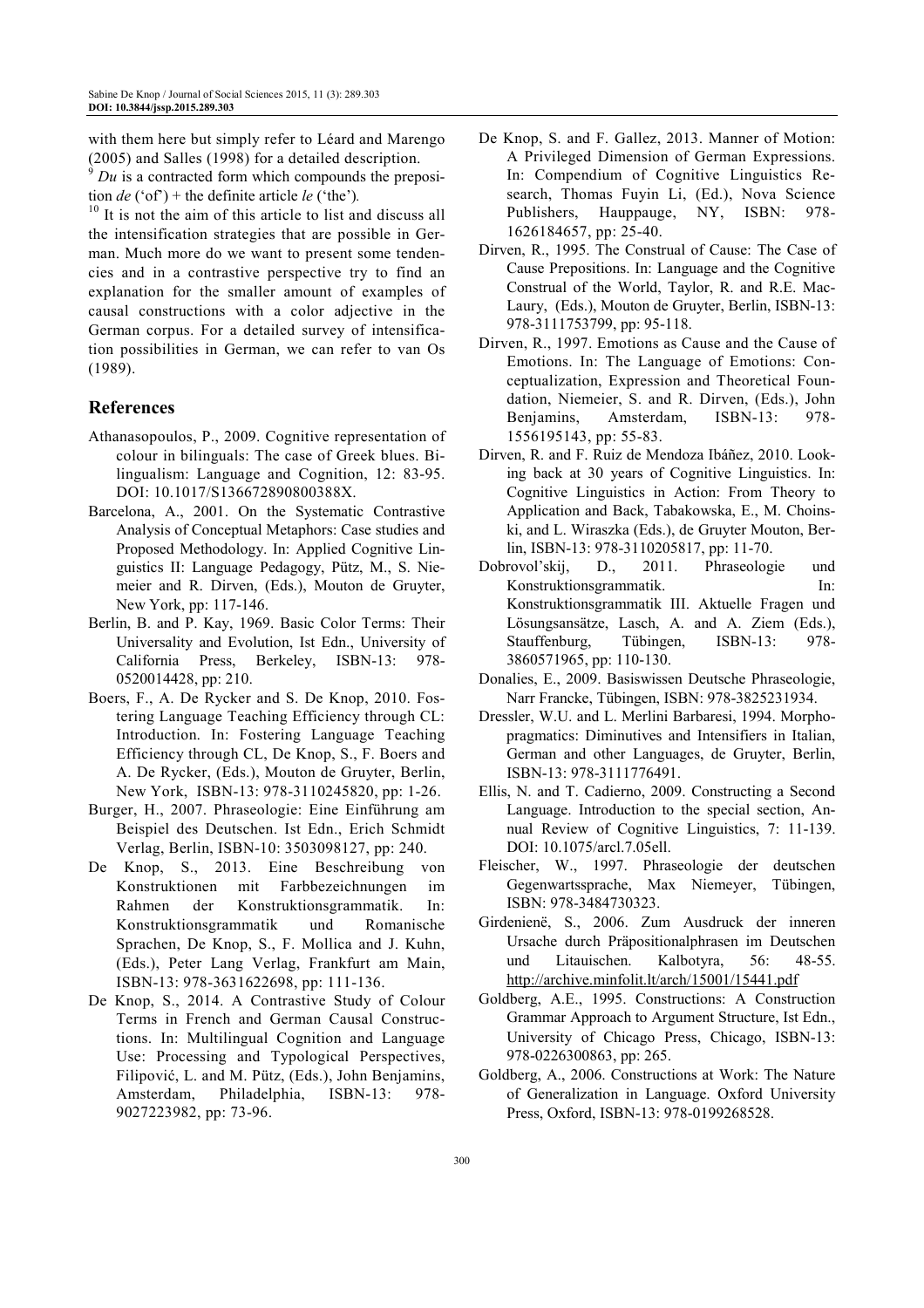- Goldstone, R.L. and M. Steyvers, 2001. The sensitization and differentiation of dimensions during category learning. Journal of Experimental Psychology: General, 130: 116-139. DOI: 10.1037//009634461301116.
- Gries, S.Th., 2008. Phraseology and Linguistic Theory: A Brief Survey. In: Phraseology: An Interdisciplinary Perspective, Granger, S. and F. Meunier, (Eds.), John Benjamins, Amsterdam, Philadelphia, ISBN-13: 978-9027232465, pp: 3-25.
- Haarmann, H., 2004. Prozesse sprachlichen Strukturwandels im Spannungsfeld von Kontaktlinguistik und Sprachtypologie. In: Die europäischen Sprachen auf dem Wege zum analytischen Sprachtyp, Hinrichs, U. and U. Büttner, (Eds.), Harrassowitz Verlag, Wiesbaden, ISBN-13: 978-3447047852, pp: 67-85.
- Handwerker, B., 2008. 'Chunks' und Konstruktionen Zur Integration von lerntheoretischem und grammatischem Ansatz. Estudios Filológicos Alemanes, 15: 49-64. ISSN: 1578-9438.
- Handwerker, B. and K. Madlener, 2006. Multimedia-Chunks für Deutsch als Fremdsprache. Ein Lernmodul zur Entwicklung lexikalischgrammatischer Kompetenz. In: Sprachen Schaffen Chancen, Hahn, A. and F. Klippel (Eds.), Oldenbourg, München, ISBN-13: 978- 3486005233, pp: 199-206.
- Hinrichs, U., 2004. Vorbemerkungen zum analytischen Sprachtyp in Europa. In: Die europäischen Sprachen auf dem Wege zum analytischen Sprachtyp, Hinrichs, U. and U. Büttner (Eds.), Harrassowitz Verlag, Wiesbaden, ISBN-13: 978-3447047852, pp: 169-196.
- Khoo, C., S. Chan and Y. Niu. 2002. The Many Facets of the Cause-Effect Relation. In: The Semantics of Relationships: An Interdisciplinary Perspective, Green, R., C.A. Bean and S.H. Myaeng (Eds.), Kluwer, Dordrecht, ISBN-13: 978- 9048159963, pp: 51-70.
- Kirschbaum, I., 2002. Schrecklich nett und voll verrückt. Muster der Adjektiv-Intensivierung im Deutschen. Ph.D. Dissertation. http://docserv.uniduesseldorf.de/servlets/DerivateServlet/Derivate-2650/650.pdf
- Lakoff, G. and M. Johnson, 1980. Metaphors We Live By. Chicago University Press, Chicago, ISBN-10: 0226468011, pp: 292.
- Langacker, R.W., 1987. Foundations of Cognitive Grammar: Theoretical Prerequisites. Ist Edn., Stanford University Press, Stanford, California, ISBN-10: 0804738513, pp: 540.
- Léard, J.M. and S. Marengo, 2005. Pour une Typologie des Compléments Adjectivaux: Arguments, Quasi-Arguments et Non-Arguments. In: L'adjectif en Français et à Travers les Langues: Actes du Colloque International de Caen, Jacques, F. and N. Le Querler (Eds.), Presses universitaires de Caen, Caen, ISBN-13: 978-2841332045, pp: 387-402.
- Littlemore, J., 2009. Applying Cognitive Linguistics to Second Language Learning and Teaching, Palgrave MacMillan, London, ISBN-13: 978- 0230302358.
- Lohde, M., 2006. Wortbildung des modernen Deutschen. Ein Lehr- und Übungsbuch, Narr, Tübingen, ISBN-13: 978-3823362111, pp: 330.
- Miclea, R.O., 2010. Strukturen der Steigerung und Intensivierung im Vergleich. Am Beispiel des Adjektivs im Deutschen und Rumänischen. http://reviste.ulbsibiu.ro/gb/GB26/cap15.pdf
- Nattinger, J.R. and J.S. DeCarrico, 1992. Lexical Phrases and Language Teaching. Oxford University Press, Oxford, ISBN-13: 978-0194371643, pp: 218.
- Niemeier, S., 1998. Colourless Green Ideas Metonymise Furiously. In: Kognitive Lexikologie und Syntax, Ungerer, F. (Ed.), Universität Rostock, Rostock, pp: 119-146, ASIN: B00810V5E6.
- Oebel, G., 2012. Intensivierungskonzepte bei Adjektiven und Adverbien im Sprachvergleich/Crosslinguistic Comparison of Intensified Adjectives and Adverbs. Dr. Kovac Verlag, Hamburg, ISBN-13: 978- 3830065463, pp: 436.
- Pavlenko, A., 2005. Bilingualism and Thought. In: Handbook of Bilingualism: Psycholinguistic Approaches, Kroll, J.F. and A.M.B. De Groot (Eds.), Oxford University Press, Oxford, ISBN: 978- 0195373653, pp: 433-453.
- Primus, B., 1997. Der Wortgruppenaufbau in der Geschichte des Deutschen: Zur Präzisierung von synthetisch vs. analytisch. Sprachwissenschaft, 22: 133-159. ISSN: 0344-8169.
- Račienė, E., 2013. Zu sprachlichen Ausdrucksmitteln der Intensivierung von Eigenschaften im deutschlitauischen Vergleich. Santalka: Filologija, Edukologija, 21: 123-134. DOI: 10.3846/cpe.2013.13.
- Roberson, D., 2005. Color categories are culturally diverse in cognition as well as in language. Cross-Cultural Research, 39: 56-71. DOI: 10.1177/1069397104267890.
- Robinson, P. and N. Ellis, 2008. Handbook of Cognitive Linguistics and Second Language Acquisition. Routledge, London. ISBN-13: 978-0805853520, pp: 576.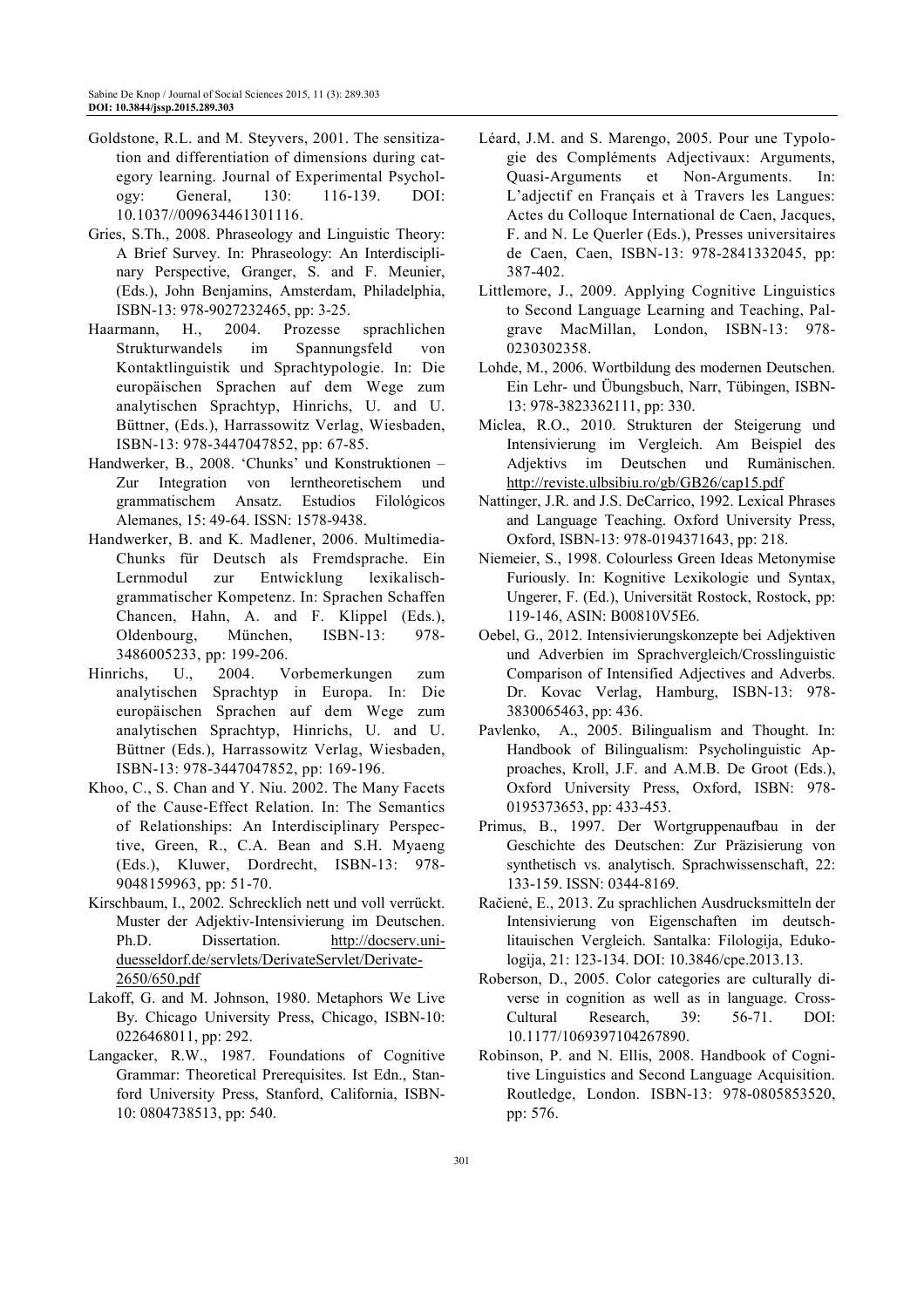- Rostila, J., 2011. Phraseologie und Konstruktionsgrammatik. Konstruktionsansätze zu präpositionalen Funktionsverbgefügen. In: Idiome, Konstruktionen, 'verblümte Rede'. Beiträge zur Geschichte der germanistischen Phraseologieforschung, Prinz, M. and U. Richter-Vapaatalo (Eds.), Hirzel Verlag, Stuttgart, ISBN-13: 978-3777621449, pp: 263-282.
- Salles, M., 1998. La construction converse 'Etre un peu lent de la tête mais rapide des pieds'. La Linguistique, 34: 121-136. ISSN 0075-966X.
- Schmidt, R.W., 1990. The role of consciousness in second language learning. Applied Linguistics, 11: 129-158. DOI: 10.1093/applin/11.2.129
- Schmidt, R.W., 2001. Attention. In: Cognition and Second Language Instruction, Robinson, P. (Ed.), Cambridge University Press, Cambridge, ISBN-13: 978-0521003865, pp: 3-32.
- Siemund, P., 2004. Analytische und Synthetische Tendenzen in der Entwicklung des Englischen. In: Die europäischen Sprachen auf dem Wege zum analytischen Sprachtyp, Hinrichs, U. and U. Büttner, (Eds.), Harrassowitz Verlag, Wiesbaden, ISBN-13: 978-3447047852, pp: 169-196.
- Soriano, C. and J. Valenzuela, 2009. Emotion and colour across languages: Implicit associations in Spanish colour terms. Social Science Information, 48: 421- 445. DOI: 10.1177/0539018409106199.
- Talmy, L., 2000. Toward a Cognitive Semantics. Ist Edn., MIT Press, Cambridge, ISBN-13: 978- 0262700979.

# **Appendix I: French survey**

- Tyler, A., 2012. Cognitive Linguistics and Second Language Learning, Routledge, New York, London, ISBN-13: 978-0415802505.
- Van Os, C., 1989. Aspekte der Intensivierung im Deutschen. Ist Edn., Gunter Narr, Tübingen, ISBN-10: 387808837X, pp: 267.
- Wolf, N.R., 2002. Wörter bilden. Grundzüge der Wortbildungslehre. In: Über Wörter. Grundkurs Linguistik, Dittmann, J. and C. Schmidt (Eds.), Rombach, Freiburg im Breisgau, ISBN-13: 978- 3793093169, pp: 59-86.
- Wulff, S., 2012. Idiomaticity. In: The Routledge Encyclopedia of Second Language Acquisition, Robinson, P. (Ed.), Routledge, London, ISBN-13: 978- 1138817050, pp: 291-293.
- Würstle, R., 1992. Überangebot und Defizit in der Wortbildung: Eine kontrastive Studie zur Diminutivbildung im Deutschen, Französischen und Englischen. Ist Edn., Peter Lang, Frankfurt am Main, ISBN-13: 978-3631450581, pp: 255.
- Zeschel, A., 2012. Incipient Productivity. A Construction-Based Approach to Linguistic Creativity, de Gruyter Mouton, Berlin, ISBN-13: 978- 3110270013, pp: 268.

### **Corpora**

Kernkorpus des Digitalen Wörterbuchs der Deutschen Sprache (DWDS), http://www.dwds.de/ SketchEngine, http://the.sketchengine.co.uk.

Votre date de naissance ………………………………… Donnez des expressions alternatives (il n'y a pas de mauvaise réponse !) Comment peut-on dire en français 1. que quelqu'un a fort faim …………………………………………………………… 2. que quelqu'un a fort froid…………………………………………………………… 3. que quelqu'un est très malheureux…………………………………………………………… 4. que quelqu'un a fort peur…………………………………………………………… 5. que quelqu'un a beaucoup de succès…………………………………………………………… 6. que quelqu'un est fort pâle…………………………………………………………… 7. que quelqu'un est très jaloux…………………………………………………………… 8. que quelqu'un a de fortes craintes…………………………………………………………… 9. que quelqu'un est fort en colère…………………………………………………………… 10. que quelqu'un a fort soif ……………………………………………………………

# **Appendix II: German survey**

Ihr Geburtstag …………...……………………………… Geben Sie alternative Ausdrucksmöglichkeiten (Es gibt keine falsche Antwort!) Wie kann man noch auf Deutsch sagen,